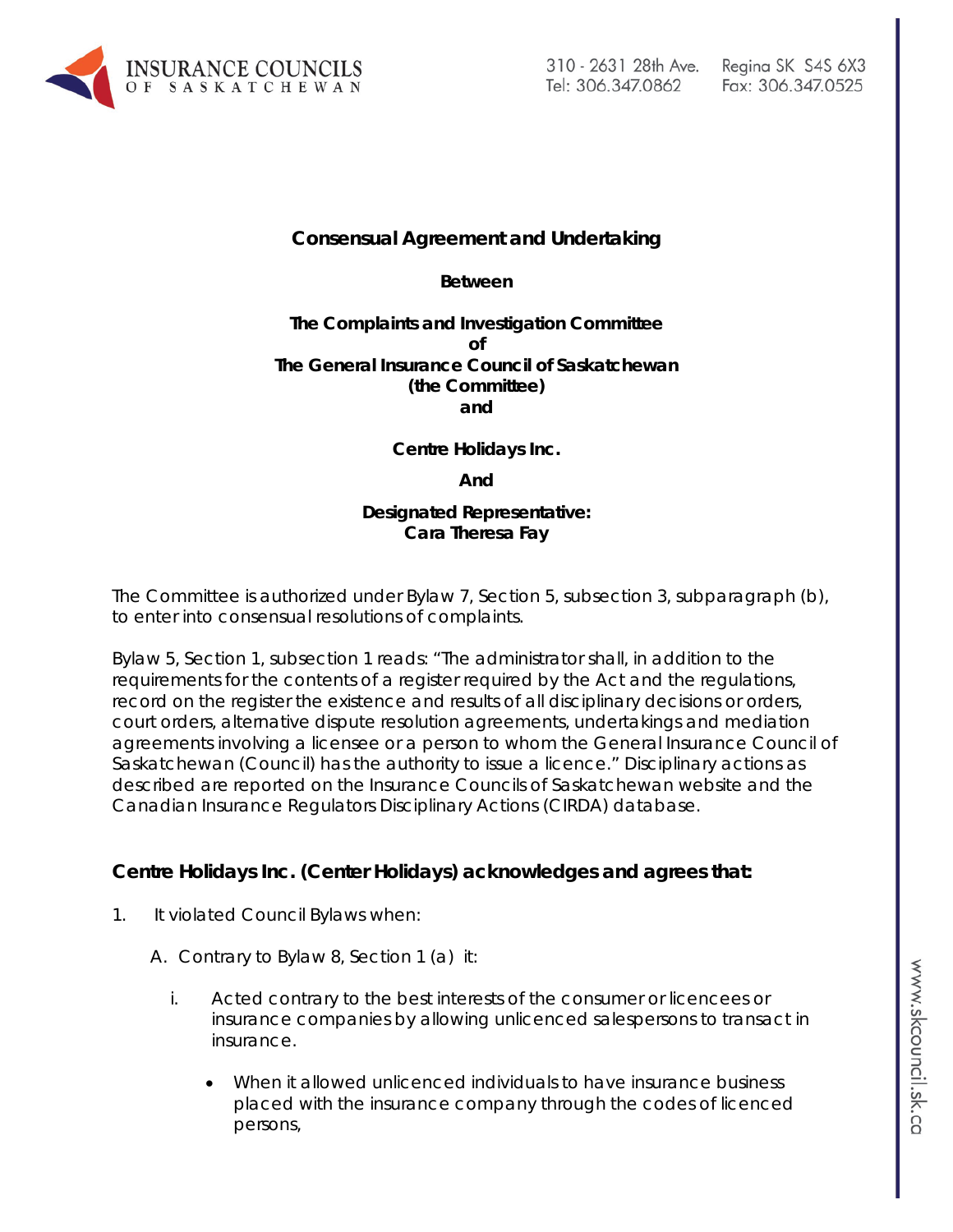- B. Contrary to Bylaw 8, section 2 (g) it violated provisions of the Act, the regulations or the bylaws when it:
	- i. Acted contrary to Section 416. When it allowed persons that were not the holders of a subsisting licence to act as an insurance agent.
	- ii. Acted contrary to Section 417. When it held out as an agent while they were not the holder of a subsisting licence.
	- iii. Acted contrary to Section 418. When it appointed, permitted or authorized any person to do any of the things in respect of which a licence is required unless the person is the holder of a subsisting licence.
- iv. Acted contrary to Section 444. When it compensated unlicensed persons for sales of insurance while they did not hold an active licence.
- v. When contrary to Schedule A, Part V, Section 3, subsection (1) it failed to maintain a valid policy of errors and omissions insurance;
	- a) When on November 12, 2015 it allowed its errors and omissions ("E&O") insurance to lapse while the insurance licence remained active,
	- b) E&O was not re-established until December10, 2015.
	- c) Centre Holidays was without E&O coverage for 28 days; and
- vi. When contrary to Bylaw 2, Section 1, subsection (4) (d) it failed to immediately notify Council of cancellation or non-renewal of its errors and omissions insurance.

# **Cara Theresa Fay (Fay) acknowledges and agrees that:**

- 2. Fay violated Council Bylaws when:
	- A. Contrary to Bylaw 8, Section 2 (r) she:
		- i. Failed to exercise reasonable and prudent oversight when acting in a supervisory capacity.
- 3. Centre Holidays and Fay's rights to appear before a Discipline Committee of Council have been explained to them and they fully understand their rights and/or obligations under Council Bylaw 10;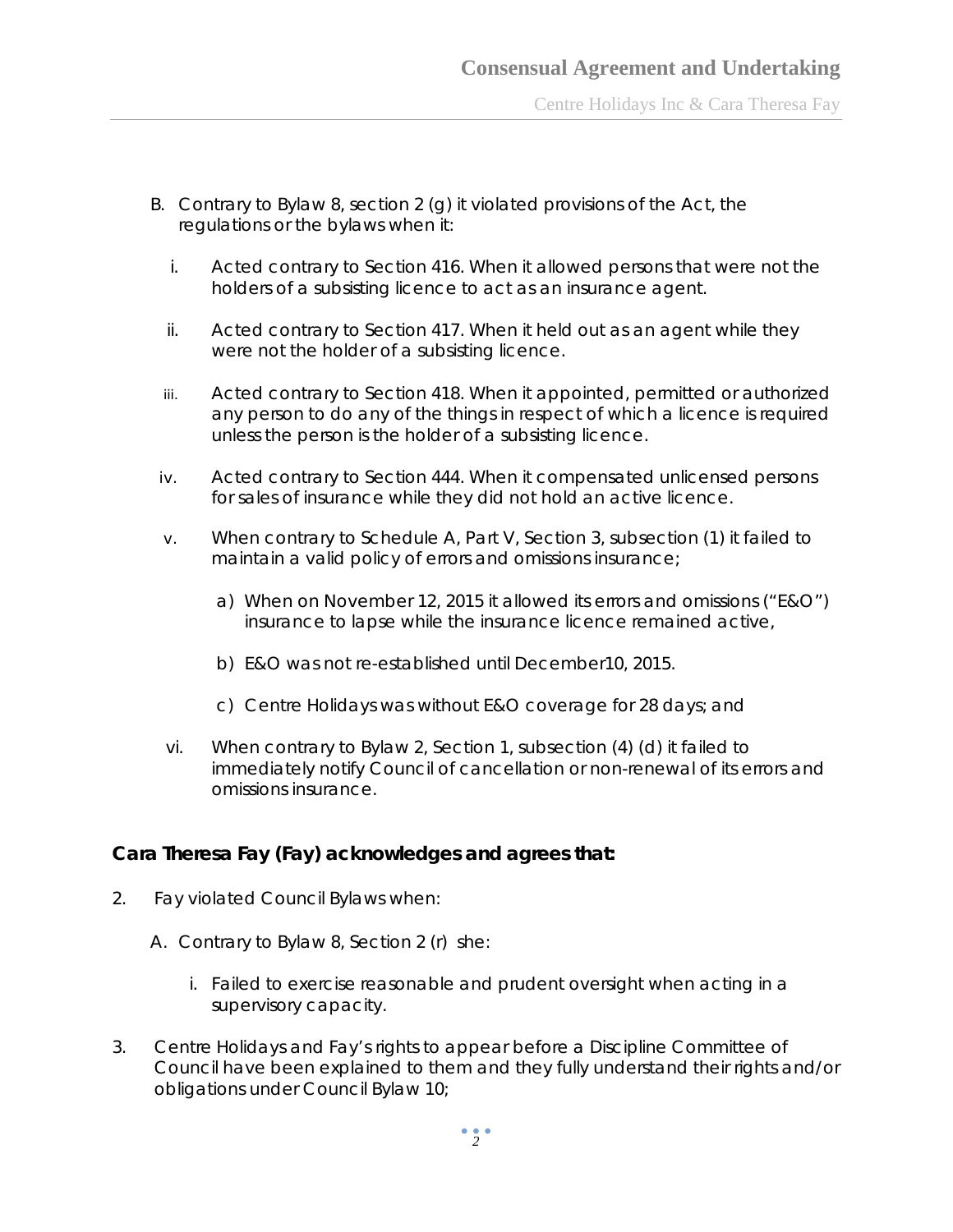Centre Holidays Inc & Cara Theresa Fay

- 4. Centre Holidays and Fay waive their rights to appear before a Discipline Committee and undertake not to exercise any appeal rights they may have under Council Bylaw 10, Section 3 or *The Saskatchewan Insurance Act,* (the Act) as it relates to matters set out in this Consensual Agreement and Undertaking (Agreement).
- 5. This Agreement does not preclude Council from pursuing any other investigation against Centre Holidays and/or Fay for activities not identified in this Agreement that may be in violation of Council Bylaws or the Act.
- 6. Centre Holidays and Fay have been advised by the Committee that it is in their interests to obtain independent legal advice before entering into this Agreement.
	- a. Centre Holidays and Fay have obtained such independent legal advice and are satisfied with the same, prior to executing this Agreement, or
	- b. Centre Holidays and Fay have willingly chosen not to obtain such advice prior to executing this Agreement.
- 7. Centre Holidays and Fay hereby affirm that they have read and understood the terms of this Agreement, and are signing it voluntarily and of their own free will.

## **Centre Holidays, having waived its rights, undertakes to:**

- 1. Pay a fine in the amount of \$2,286.00; and
- 2. Centre Holidays will ensure E&O insurance is in place while Centre Holidays holds an insurance licence in Saskatchewan.

#### **Fay, having waived her rights, undertakes to:**

1. Pay a fine in the amount of \$250.00; and

## **Centre Holidays and Fay, jointly or severally agree to:**

- 1. Reimburse Council's partial costs of investigation costs in the amount of \$2,200.00
- 2. Pay all fines and investigative costs within 30 days of receipt of this Agreement.